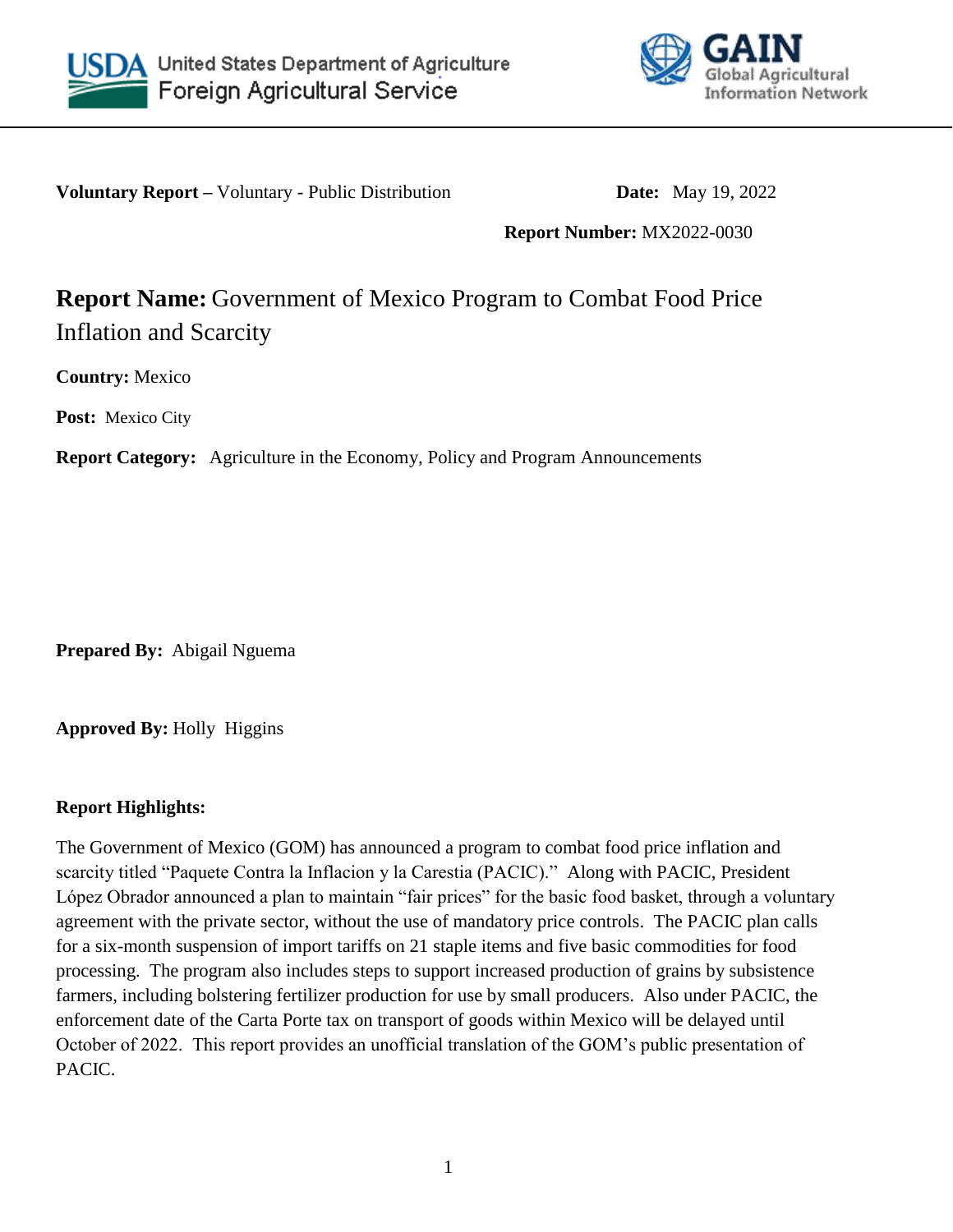



## **Report Summary**

On May 4, 2022, Mexican President Andrés Manual López Obrador and Finance Secretary Rogelio Ramírez de la O presented 16 measures comprising the Government of Mexico's (GOM) Program to Combat Inflation and Scarcity (*Paquete Contra la Inflacion y la Carestia-* PACIC*)*. This report provides an unofficial translation of the GOM's public presentation of PACIC.

Along with the unveiling of PACIC, President López Obrador announced that the GOM had reached an agreement with the private sector to ensure a fair price for the basic food basket (dry beans, rice, vegetable oil, eggs, sugar, etc.). López Obrador stated, "A decision was taken to act on food-related issues – convincing, persuading, calling on producers, distributors, and retailers to act together (with the government), without coercive measures. It is not about price controls, it is an agreement, an alliance to guarantee that the Basic Basket has a fair price."

The PACIC program calls for a 6-month suspension of import tariffs on 21 out of the 24 products comprising the basic basket (corn oil, paddy rice, milk, meat and poultry, etc.) and five basic commodities for food processing (corn flour, wheat and wheat flour, etc.). Note: three out of the 24 products in the basic basket were not listed as eligible for a tariff suspension – brown sugar, corn tortillas, and toilet paper. End Note. Additional PACIC measures are aimed at boosting agricultural production by subsistence farmers, establishing a strategic grain reserve (corn), and facilitating transport and customs logistics, including a delay of the implementation date for the new *Carta Porte* domestic transport tax until October of 2022.

| No             | <b>Producto</b>         | Unidad*             |
|----------------|-------------------------|---------------------|
|                | Aceite de canola o maíz | 1 pieza de 946 ml   |
| $\overline{2}$ | Arroz en grano          | 1 kg                |
| 3              | Atún en lata            | 2 latas de 140g     |
| 4              | Azúcar morena           | 1 kg                |
| 5              | Bistec de res           | 1 kg                |
| 6              | Cebolla                 | 1 kg                |
| 7              | Chile jalapeño          | 1 kg                |
| 8              | Chuleta de puerco       | 1 kg                |
| 9              | Frijol en grano         | 900 g               |
| 10             | Huevo de gallina blanco | 18 piezas           |
| 11             | Jabón de tocador        | 1 pieza             |
| 12             | Jitomate saladet        | 1 kg                |
| 13             | Leche                   | 5 litros            |
| 14             | Limón                   | 1 ka                |
| 15             | Manzana                 | 1 kg                |
| 16             | Naranja                 | 1 kg                |
| 17             | Pan de caja             | 1 paquete de 680g   |
| 18             | Papa                    | 1 kg                |
| 19             | Papel higiénico         | 1 bolsa de 4 piezas |
| 20             | Pasta para sopa         | 1 paquete 220 g     |
| 21             | Pollo entero            | 1 kg                |
| 22             | Sardina en lata         | 1 lata de 425g      |
| 23             | Tortilla de maíz        | 4 kg                |
| 24             | Zanahoria               | 1 kg                |

#### Basic Basket of Goods

Source: Mexican Department of Finance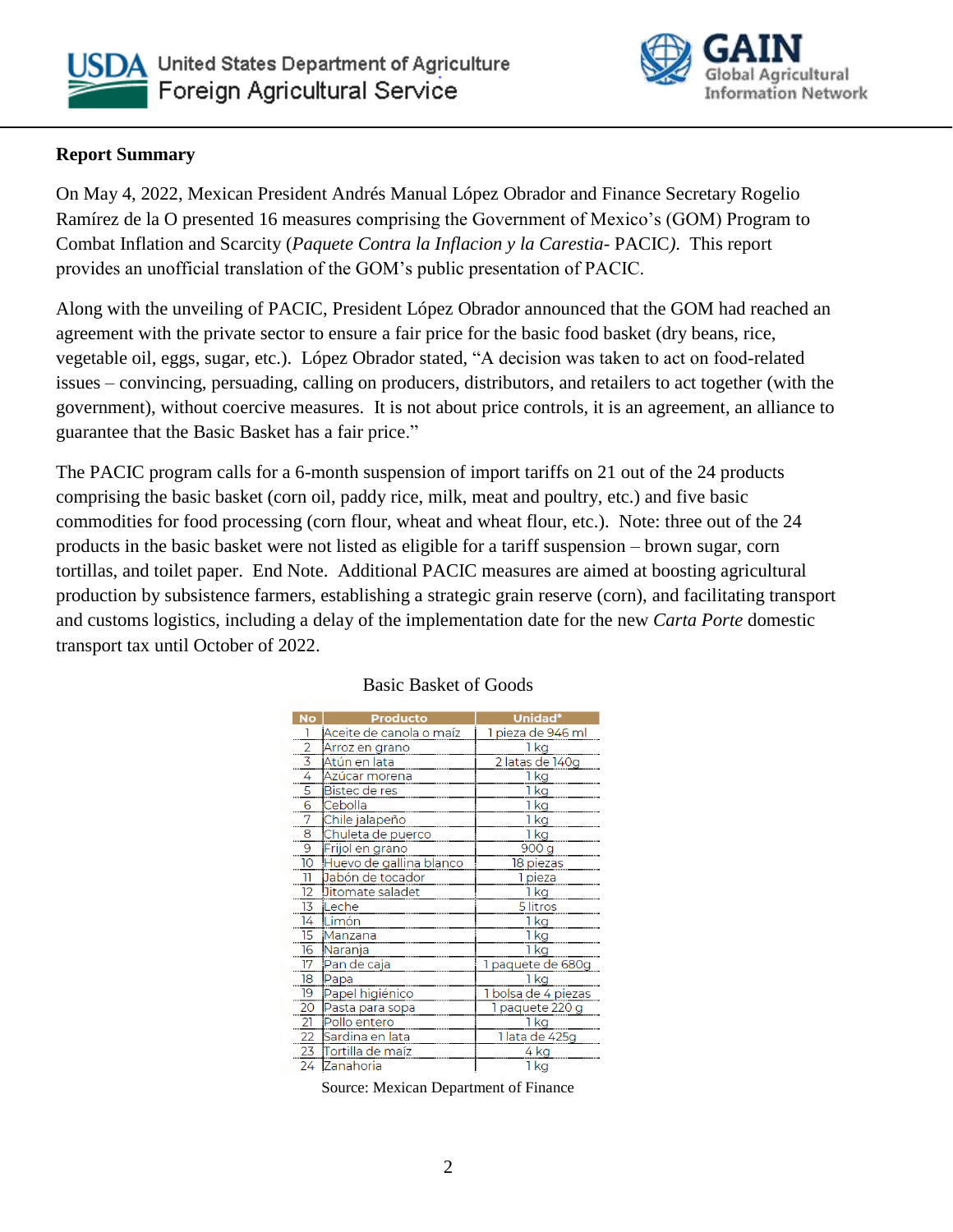Following the initial 6-month period for most measures in the plan, PACIC may be renewed if inflation remains high. Note: overall inflation hit a 20-year high of 7.72 percent in the first half of April 2022. End Note. Regarding the plan's six-month duration, Finance Secretary Ramírez de la O remarked that it was unclear how long international pressure on prices would last and stressed that the GOM is giving itself time to hold further dialogue with the private sector and manage shortages of certain products.

#### **Unofficial Translation of the Program to Combat Inflation and Scarcity**

The following is an unofficial translation of the May 4 Government of Mexico presentation on the Program to Combat Inflation and Scarcity.

The Program to Combat Inflation and Scarcity

# **1. Production Strategy**

(Increased food supply)

## Production Measures

- 1) Stabilization of gasoline and diesel prices, and of reference prices for liquefied petroleum gas and electricity
	- Federal government expenditure of 330 billion pesos (approx. USD 1.6 billion).
- 2) Increased grain production
	- Combined efforts of the "*Sembrando Vida*" and "Production for Welfare" programs
- 3) Fertilizer delivery
	- Fertilizers for Wellbeing Program will be expanded from 5 to 9 states
	- Support program for organic fertilizer production
- 4) Elimination of the countervailing quota for ammonium sulfate - One-year suspension of countervailing quotas on ammonium sulfate imports
- **2. Distribution Strategy**

# Distribution Measures

- 5) Strengthening of the highway security strategy - More than 12,000 law enforcement officers and 2,300 vehicles will guarantee highway security
- 6) No increase in highway tolls (CAPUFE) - Highways managed by CAPUFE and FONADIN will not see rate increases in 2022
- 7) *Carta Porte* Extension - The enforcement date of the *Carta Porte* will be extended until October of 2022, and beyond if deemed necessary. Note: The *Carte Porte* is a new tax on the transport of goods within Mexico.
- 8) No increase in railway fees or railway connection fees - For a period of 6 months, applies to the transport of food, fertilizers, and hydrocarbons